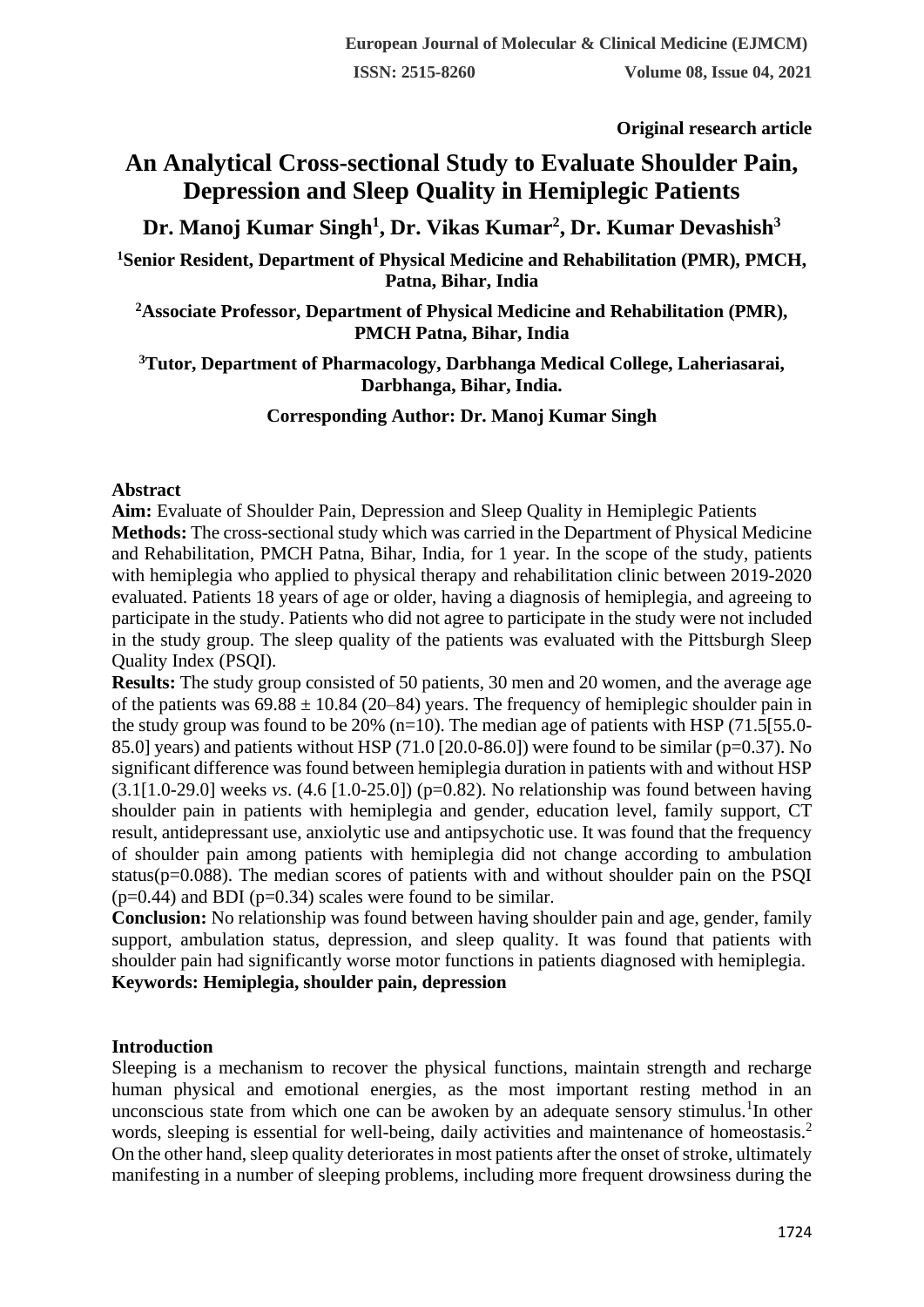day and a general fatigue that affects their participation in rehabilitation programs and the performance of daily activities.<sup>3-5</sup> In addition, it has been reported that about 30–50% of stroke patients complain of a number of pains such as shoulder pain, headache, topic pain, or central pain after the onset.<sup>6,7</sup> If these pains are prolonged, other pain-related symptoms such as sleeping disorder, insecurity, depression, or fear may be accompanied. Furthermore, these could cause disabilities in daily activities, decline in social activities, etc.<sup>8,9</sup> Generally, previous studies have mentioned a number of factors that affect daily activities of stroke patients such as the degree of brain damage, motor skill damage, time for rehabilitative therapy, level of cognitive and sensory disabilities, and depression levels, etc.<sup>10,11</sup> but only a few studies focus on the sleep quality, pain, and basic activities of daily living (BADL). Significantly, few studies have reported correlations among the capacities of instrumental activity of daily living (IADL), pain and sleep quality, the importance of which will relatively increase due to the characteristics of patients with chronic stroke, who spend most of their time in their local communities, including their household in the chronic phase of their disease after the initial hospitalization phase.

Hemiplegic shoulder pain (HSP) is defined as musculoskeletal pain in the weakened shoulder of individuals with hemiplegia due to stroke . The clinical features of HSP range from mild discomfort to debilitating pain that lead to gradual deterioration in functions due to decreased range of motion, ultimately resulting in increased disability. Although pain in the human body is undoubtedly associated with physical conditions, it is also a physical and psychological stress or that can affect a person's temperament and mood, which may explain its relationship with psychiatric characteristics.<sup>12</sup> It has been reported that HSP is an additional risk factor for the onset of depressive disorders and interferes with the functioning of the individual.<sup>13</sup> [In addition, many patients with HSP suffer from moderate/severe pain that intensifies at night and causes adverse effects on sleep. Taken together, it is evident that, in addition to being a physical problem, HSP causes various types of problems, including increased hospitalization, impaired functionality, depression, sleep disturbance and other adverse effects on quality of life.

### **Material and methods**

The cross-sectional study which was carried in the Department of Physical Medicine and Rehabilitation,PMCH Patna, Bihar, India, for 1 year, after taking the approval of the protocol review committee and institutional ethics committee.

In the scope of the study, patients with hemiplegia who applied to physical therapy and rehabilitation clinic between 2019-2020 evaluated. Inclusion criteria were accepted as being 18 years of age or older, having a diagnosis of hemiplegia, and agreeing to participate in the study. Patients who did not agree to participate in the study were not included in the study group.

Patients' age, gender, hemiplegia diagnosis time (weeks), education level, clinical evaluation results, presence of shoulder pain, Computerized Tomography (CT) results, family support status, antidepressant drug use, anxiolytic drug use, antipsychotic drug use, functional evaluations, ambulation status, depression and sleep quality scales were evaluated and recorded. The presence of shoulder pain was evaluated as present/absent.

After informing patients of the scope and purpose of the study in a detailed manner before the study, verbal consent was obtained from those who agreed to participate in the study. The clinical evaluation of each patient was performed and questionnaire forms were filled out. This process took about 30 minutes.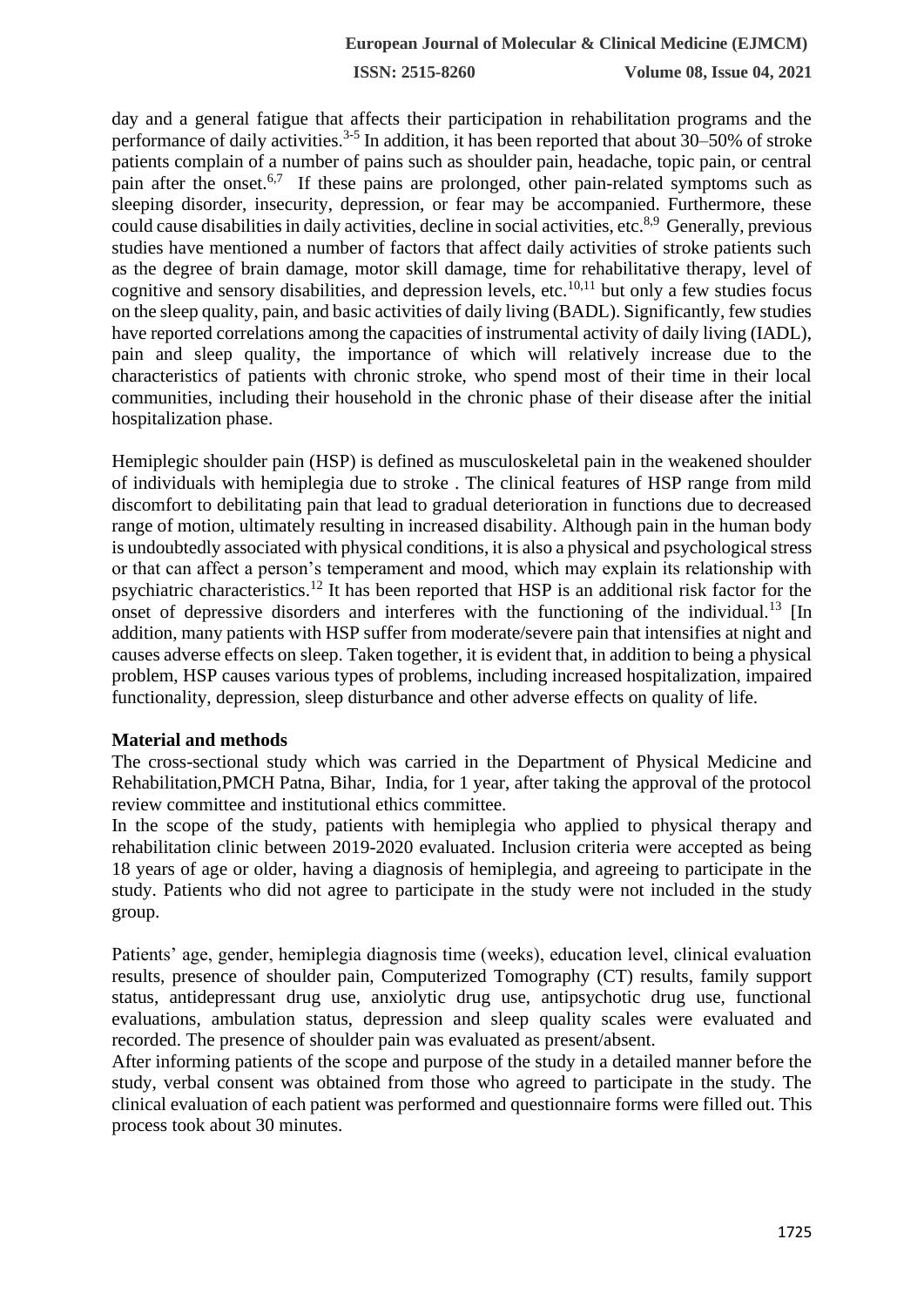The sleep quality of the patients was evaluated with the Pittsburgh Sleep Quality Index (PSQI).<sup>14</sup> The PSQI evaluates the last 30 days of sleep with a 24- item self-report scale. Among the items in the scale, 19 items are directly self-reported, while the remaining 5 items are to be answered by the individual's spouse or roommate. The scale has 7 sub-dimensions: Subjective Sleep Quality, Sleep Latency, Sleep Duration, Habitual Sleep Efficiency, Sleep Disorder, Use of Sleeping Drugs, and Daytime Dysfunction. Each component is evaluated on a scale of 0–3 points and the sum of the scores from these 7 sub-dimensions constitutes the total score which varies between 0–21 points, and a total score greater than 5 means that sleep quality is poor.<sup>14,15</sup> Brainstorm motor staging was used to evaluate the motor functions of the patients. In this staging, the upper extremity, lower extremity and hand are evaluated separately. Motor functions of hemiplegic patients are evaluated in 6 stages: Stage I flask is the stage where there is no voluntary movement and Stage VI defines isolated joint motion. Higher stage indicates better motor function.<sup>16</sup>

The ambulation status of the study group was evaluated using the Functional Ambulation Categories (FAC). It is divided into six categories according to ambulatory status. FAC 0: no ambulation no voluntary movements, FAC 1: requires continuous physical contact to support body weight, FAC 2: can support body weight but requires continuous physical assistance for balance, FAC 3: can walk on a level surface but requires cautious supervision, FAC 4:can walk independently on a level surface but needs assistance to traverse any non-level surface, FAC 5: independent ambulation.<sup>17</sup>

Symptoms associated with depression were evaluated using the Beck Depression Inventory (BDI). The BDI was developed by Beck et al. to measure emotional, cognitive, somatic and motivational components, and its validity and reliability study in the Turkish language was undertaken by Hisliand colleagues. Patients are asked to respond to the questions in the scale in the context of the last 7 days. The scale consists of 21 items: two for emotion, eleven for cognition, two for behavior, five for body perception, and one for interpersonal evaluation. The total score that can be obtained from the scale varies between 0–63 as each item is scored on a 0–3 point basis. Depression severity is evaluated as none/minimal depression (1-9), mild depression (10-16), moderate depression (17-29), severe depression (30-63).<sup>18,19</sup>

### **Statistical Analysis**

The data obtained from the research were evaluated using the IBM SPSS (Version 21.0) statistics package program. For univariate logistic regression analysis performed to elucidate factors affecting sleep quality in hemiplegic patients, we defined sleep quality as a categorical variable according to PSQI scale scores. In the logistic regression analysis for depression, two groups were formed as (i) no depression or mild-minimal depression and (ii) moderate- severe depression. Statistical significance threshold was accepted as  $p \le 0.05$ .

### **Results**

The study group consisted of 50 patients, 30 men and 20 women, and the average age of the patients was  $69.88 \pm 10.84$  (20–84) years. The frequency of hemiplegic shoulder pain in the study group was found to be 20%  $(n=10)$ . The median age of patients with HSP (71.5[55.0-85.0] years) and patients without HSP (71.0 [20.0-86.0]) were found to be similar (p=0.37). No significant difference was found between hemiplegia duration in patients with and without HSP (3.1[1.0-29.0] weeks *vs*. (4.6 [1.0-25.0]) (p=0.82). No relationship was found between having shoulder pain in patients with hemiplegia and gender, education level, family support, CT result, antidepressant use, anxiolytic use and antipsychotic use (Table 1).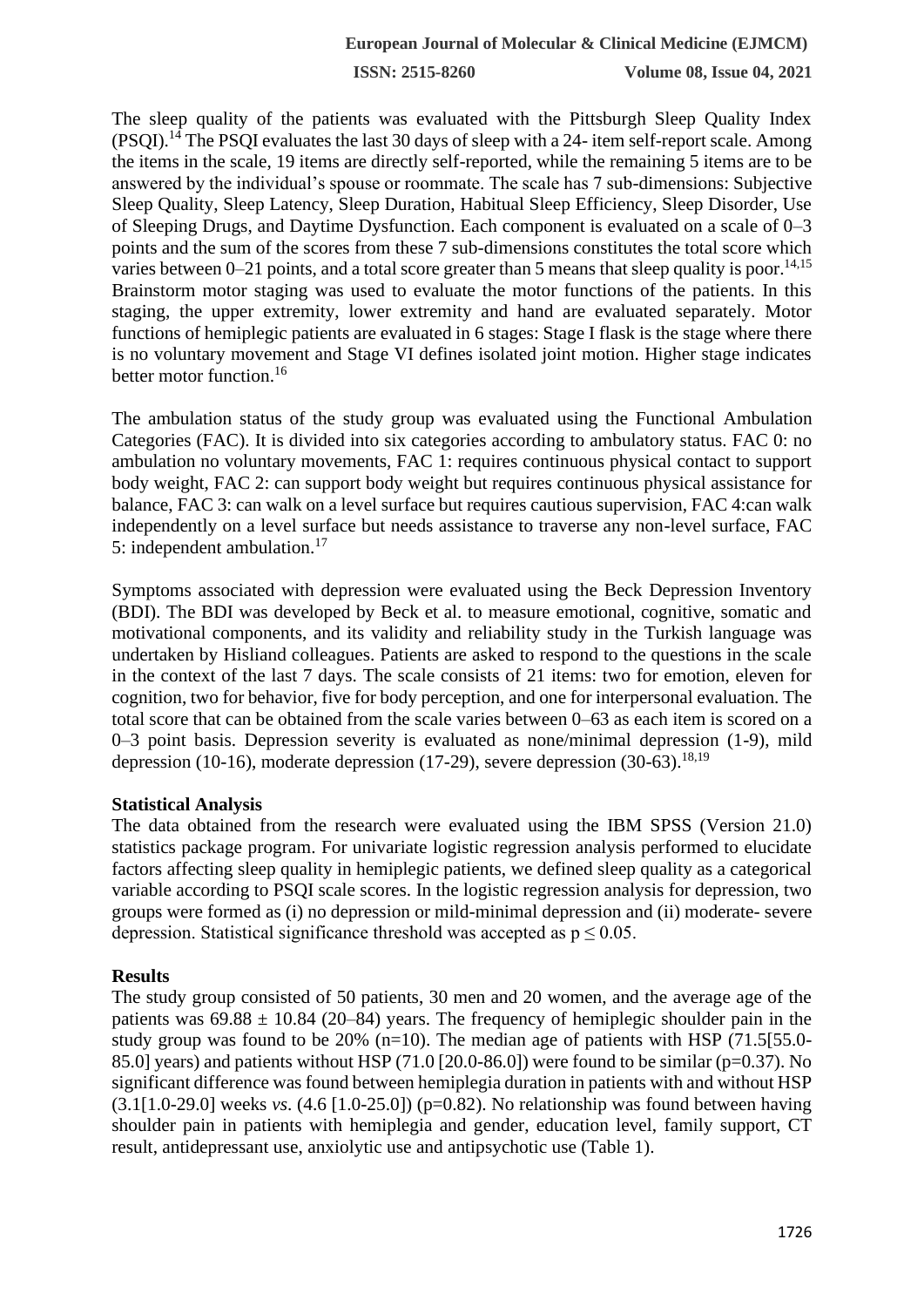| Shoulder pain                          |                                    |                         |                                        |         |
|----------------------------------------|------------------------------------|-------------------------|----------------------------------------|---------|
|                                        | Absent $n\left(\frac{9}{6}\right)$ | Present $n\binom{0}{0}$ | Overall $n$ $\left(\frac{9}{6}\right)$ | p-value |
| <b>Gender</b>                          |                                    |                         |                                        |         |
| Male                                   | 28(63.64)                          | 6(60.0)                 | 30(60.0)                               | 0.64    |
| Female                                 | 16(36.36)                          | 4(40.0)                 | 20(40.0)                               |         |
| <b>Education level</b>                 |                                    |                         |                                        |         |
| Primary school<br>and lower            | 31(77.5)                           | 8(80.0)                 | 39(78.0)                               | 0.27    |
| High school                            | 3(7.5)                             | 2(20.0)                 | 5(10.0)                                |         |
| University                             | 6(15.0)                            | 0(0.0)                  | 6(12.0)                                |         |
| <b>Family support status</b>           |                                    |                         |                                        |         |
| Absent                                 | 9(22.5)                            | 4(40.0)                 | 13(26.0)                               | 0.27    |
| Present                                | 31(77.5)                           | 6(60.0)                 | 37(74.0)                               |         |
| <b>Computerized Tomography results</b> |                                    |                         |                                        |         |
| Bleeding                               | 5(12.5)                            | 2(20.0)                 | 7(14.0)                                | 0.56    |
| Ischemia                               | 35(87.5)                           | 8(80.0)                 | 43(86.0)                               |         |
| Use of antidepressants                 |                                    |                         |                                        |         |
| Absent                                 | 15(37.5)                           | 5(50.0)                 | 20(40.0)                               | 0.49    |
| Present                                | 25(62.5)                           | 5(50.0)                 | 30(60.0)                               |         |
| Use of anxiolytics                     |                                    |                         |                                        |         |
| Absent                                 | 38(95.0)                           | 8(80.0)                 | 46(92.0)                               | 0.13    |
| Present                                | 2(5.0)                             | 2(20.0)                 | 4(8.0)                                 |         |
| Use of antipsychotics                  |                                    |                         |                                        |         |
| Absent                                 | 34(85.0)                           | 9(90.0)                 | 43(86.0)                               | 0.67    |
| Present                                | 6(15.0)                            | 1(10.0)                 | 7(14.0)                                |         |
| Total                                  | 40(100.0)                          | 10(100.0)               | 50(100.0)                              |         |

| Table 1: Characteristics of study group according to shoulder pain |  |  |  |  |
|--------------------------------------------------------------------|--|--|--|--|
|--------------------------------------------------------------------|--|--|--|--|

It was found that the frequency of shoulder pain among patients with hemiplegia did not change according to ambulation status ( $p=0.088$ ). However, the motor functions of patients with shoulder pain were significantly worse than those without (Table 2).

|                              | рансию with пениргеда |                 |                |         |  |
|------------------------------|-----------------------|-----------------|----------------|---------|--|
| <b>Shoulder pain</b>         |                       |                 | <b>Overall</b> |         |  |
|                              | Absent $n$ (%)        | Present $n$ (%) | $n$ (%)        | p-value |  |
| <b>FAC</b>                   |                       |                 |                |         |  |
| <b>FAC 0-2</b>               | 16(40.0)              | 7(70.0)         | 23(46.0)       | 0.088   |  |
| <b>FAC 3-5</b>               | 24(60.0)              | 3(30.0)         | 27(54.0)       |         |  |
| <b>Brunnstrom-upper limb</b> |                       |                 |                |         |  |
| Stage 3 or lower             | 16(40.0)              | 8(80.0)         | 24(48.0)       | 0.025   |  |
| Stage 4 or higher            | 24(60.0)              | 2(20.0)         | 26(52.0)       |         |  |
| <b>Brunnstrom-lower limb</b> |                       |                 |                |         |  |
| Stage 3 or lower             | 14(35.0)              | 7(70.0)         | 21(42.0)       | 0.046   |  |
| Stage 4 or higher            | 26(65.0)              | 3(30.0)         | 29(58.0)       |         |  |
| <b>Brunnstrom-hand</b>       |                       |                 |                |         |  |
| Stage 3 or lower             | 21(52.5)              | 9(90.0)         | 30(60.0)       | 0.04    |  |
| Stage 4 or higher            | 19(47.5)              | 1(10.0)         | 20(40.0)       |         |  |

**Table 2: Distribution of ambulatory status and motor functions by shoulder pain in patients with hemiplegia**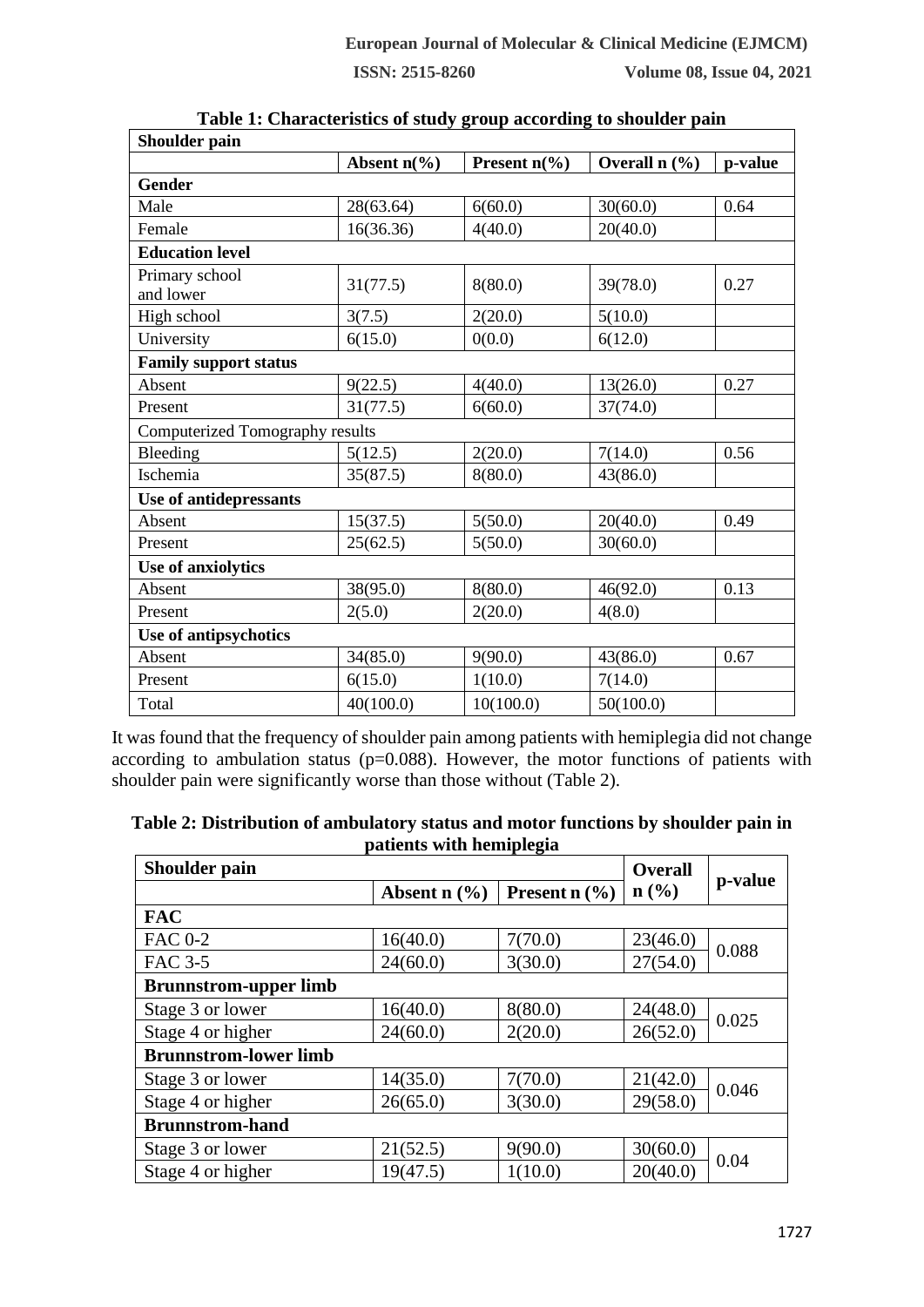# FAC: Functional Ambulation Categories

The median scores of patients with and without shoulder pain on the PSQI ( $p=0.44$ ) and BDI (p=0.34) scales were found to be similar (Table 3).

| approsion it was according to shoulder pain in patients with hemipicguo<br>Shoulder pain |                       |                      |                       |         |  |  |  |  |
|------------------------------------------------------------------------------------------|-----------------------|----------------------|-----------------------|---------|--|--|--|--|
|                                                                                          | <b>Absent</b>         | <b>Present</b>       | <b>Total</b>          | p-value |  |  |  |  |
| <b>PSQI</b>                                                                              |                       |                      |                       |         |  |  |  |  |
| PSQI score,<br>median(min-max)                                                           | $18.5(0.0-21.0)$      | $20.0(1.0-21.0)$     | $19.0(0.0 -$<br>21.0) | 0.44    |  |  |  |  |
| <b>BDI</b>                                                                               |                       |                      |                       |         |  |  |  |  |
| No depression<br>/ minimal depression, $n(\%)$                                           | 9(22.5)               | 2(20.0)              | 11(22.0)              |         |  |  |  |  |
| Mild depression,<br>$n(\%)$                                                              | 15(37.5)              | 3(30.0)              | 18(36.0)              | 0.97    |  |  |  |  |
| Moderate<br>depression, $n\%$ )                                                          | 13(32.5)              | 4(40.0)              | 17(34.0)              |         |  |  |  |  |
| Severe depression, $n$ (%)                                                               | 3(7.5)                | 1(10.0)              | 4(8.0)                |         |  |  |  |  |
| <b>BDI</b><br>median(min-<br>score.<br>max)                                              | $13.5(5.0 -$<br>33.0) | $18.0(6.0-$<br>32.0) | $15.0(5.0 -$<br>33.0) | 0.34    |  |  |  |  |

# **Table 3: Distribution of the scores obtained from the PSQI and BDI scales and depression levels according to shoulder pain in patients with hemiplegia.**

**Abbreviations:** PSQI: Pittsburgh Sleep Quality Index; BDI: Beck Depression Inventory

In the univariate logistic regression analysis performed to elucidate the factors affecting sleep quality in hemiplegic patients, it was found that none of the factors examined had an effect on sleep quality.

In the univariate logistic regression analysis performed to elucidate factors affecting depression in hemiplegic patients, the following factors were found to be significant: increased age, female gender, absence of family support, worsening of Brunnstrom upper extremity, lower extremity and hand motor functions, and decreased ambulation level. In the multivariate logistic regression analysis performed with these factors, it was found that the absence of family support and increase score from the sleep quality scale were two factors affecting the increase in depression level (Table 4).

**Table 4: The results of univariate and multivariate logistic regression analysis for factors affecting depression in hemiplegic patients**

| Univariate logistic regression analysis |          |           |        |                           | Multivariate logistic regression analysis |          |           |       |                             |       |
|-----------------------------------------|----------|-----------|--------|---------------------------|-------------------------------------------|----------|-----------|-------|-----------------------------|-------|
|                                         | B        | <b>SE</b> | Wald   | Exp B $(95\% \text{ CI})$ | p                                         | B        | <b>SE</b> | Wald  | Exp $B(95\% \text{ CI})$    | p     |
| Age                                     | 0.057    | 0.07      | 2.757  | 1.07(0.99, 1.13)          | 0.08                                      | 0.028    | 0.05      | 0.271 | 1.01(0.93, 1.14)            | 0.61  |
| Gende                                   | 1.659    | 0.63      | 7.108  | 5.26(1.55, 17.77)         | 0.007                                     | 0.747    | 0.93      | 0.648 | 2.11(0.34, 13.00)           | 0.43  |
| 0.684                                   | $-2.699$ | 0.85      | 10.000 | 1.03(0.96, 1.11)          | 0.38                                      |          |           |       |                             |       |
| 0.684                                   | $-1.716$ | 0.63      | 7.455  | 0.07(0.01, 0.36)          | 0.003                                     | $-4.048$ | 1.81      | 4.986 | $0.02(0.00-0.61)$           | 0.027 |
| 0.684                                   | $-1.086$ | 0.60      | 3.318  | 0.18(0.05, 0.62)          | 0.007                                     | $-3.094$ | 6.20      | 0.249 | $0.05(0.00 - 8506.89)$      | 0.62  |
| 0.684                                   | $-1.232$ | 0.63      | 3.790  | 0.34(0.11, 1.09)          | 0.07                                      | $-3.318$ | 2.61      | 1.460 | 23.39<br>$(0.14 - 3890.23)$ | 0.23  |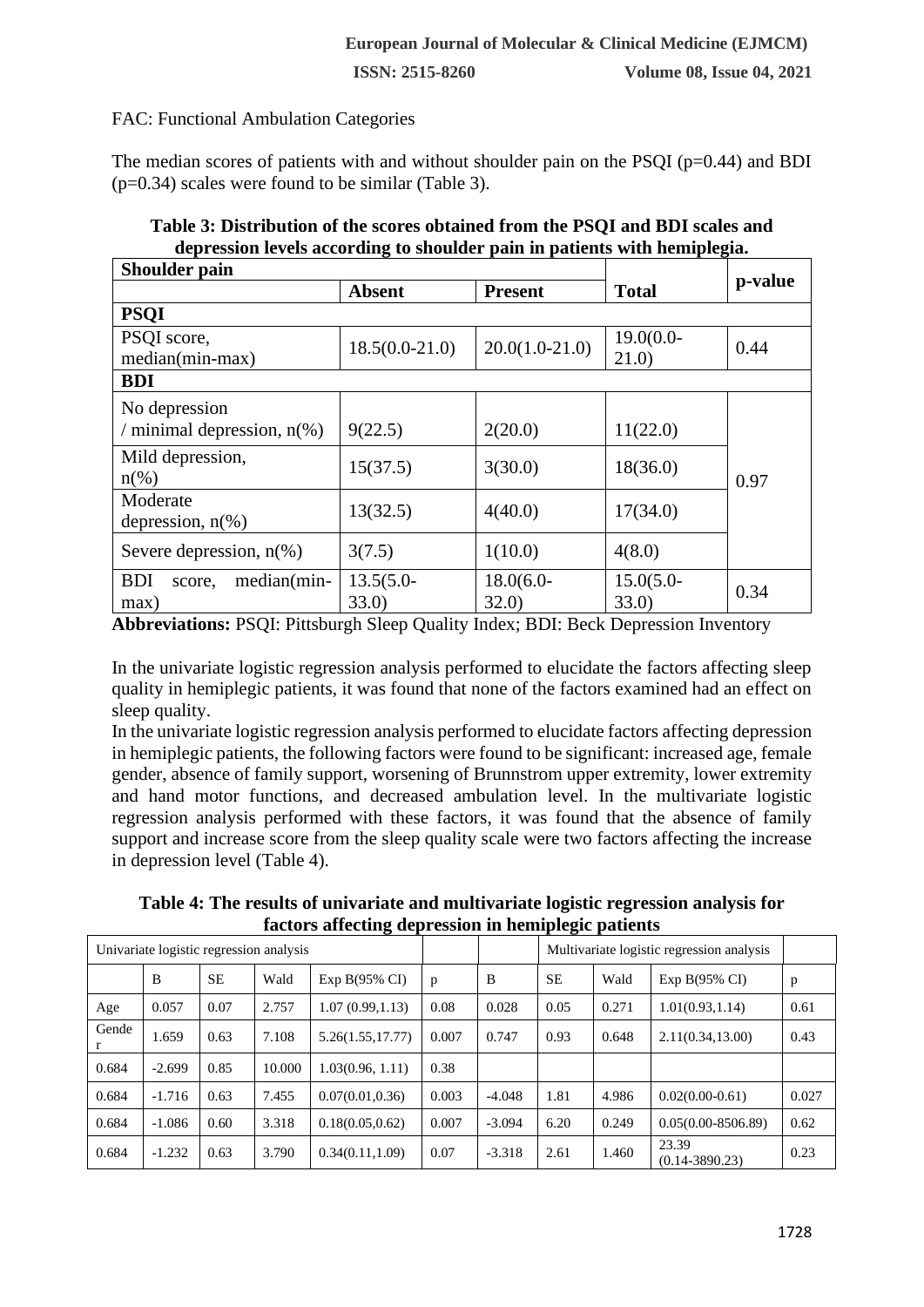# **European Journal of Molecular & Clinical Medicine (EJMCM)**

**ISSN: 2515-8260 Volume 08, Issue 04, 2021**

| 0.684 | $-2.308$ | 0.67  | 10.819 | 0.29(0.08, 1.01)  | 0.06  | 4.024    | 6.26 | 0.413 | 55.87(0.00-11813) | 0.53 |
|-------|----------|-------|--------|-------------------|-------|----------|------|-------|-------------------|------|
| 0.684 | 0.405    | 0.71  | 0.326  | 0.10(0.03, 0.37)  | 0.001 | $-4.739$ | 3.05 | 2.412 | 0.01(0.0033.46)   | 0.13 |
| 0.684 | 0.185    | 0.08  | 5.788  | 1.50(0.37,6.03)   | 0.57  |          |      |       |                   |      |
| 0.684 | 0.684    | 0.684 | 0.684  | $1.20(1.03-1.40)$ | 0.01  | 0.257    | 0.12 | 4.328 | 1.29(1.02, 1.65)  | 0.04 |

CI: Confidence Interval; FAC: Functional Ambulation Categories; PSQI: Pittsburgh Sleep Quality Index

### **Discussion**

Stroke is an important cause of mortality and long-term disability. It is reported that about half of the individuals who survive stroke will have hemiplegia and half of these patients will live with a dysfunctional arm.<sup>20</sup> In this study, firstly, the frequency and characteristics of HSP in hemiplegic patients were investigated, and secondly, the determinants of sleep quality and depression in hemiplegic patients were investigated Worldwide, HSP frequency after stroke was reported to be between 5%–84% in several studies. In Turkey, HSP frequency has been reported between  $55\% -63.5\%$ .<sup>21-23</sup> We found that the prevalence of HSP is lower than the results previously reported for Turkey. This may be due to the differences in the groups studied, the study design (that included patients who applied themselves), and the assessment methods used for HSP diagnosis.

The relationship between age and HSP can be explained in various ways. First of all, the prevalence of shoulder pain is rather high in the elderly, independent of stroke. Second, the elderly generally have a lower functional level with a higher number of comorbidities compared to younger individuals. In the event of a possible stroke, the further limitations in ambulation may result in a higher risk for shoulder injury. Finally, it is also quite apparent that the higher risk of stroke among elderly patients will skew the data in the favor of higher HSP frequency in the elderly.<sup>24</sup> In some previous studies, it was reported that the age of patients diagnosed with HSP was significantly higher than those without HSP.<sup>25</sup> However, there are also studies reporting that there is no relationship between age and  $HSP<sup>26-29</sup>$ , similar to our findings. Nevertheless, the fact that 86% of the patients in our study group were older than 60 years old may have affected our results. There was no significant relationship between HSP frequency and gender, consistent with the results found in the literature.<sup>26-29</sup>

In the study by Wanklyn et al., it was reported that 36.1% of the patients had HSP while discharged from the hospital, 54.6% had HSP in the eighth week, and 33.3% had HSP in the sixth month.<sup>30</sup> In a prospective study by Roy et al., it was reported that the time elapsed since stroke was significantly higher in patients diagnosed with HSP than in patients without HSP.<sup>31</sup> This relationship was also demonstrated in a Turkish-based investigation by Demirciand colleagues who reported that there was a positive correlation between the time elapsed after stroke and  $HSP<sup>22</sup>$  In the present study, no relationship was found between the time elapsed after stroke and the frequency of HSP. Similarly, Aras et al. found no relationship between the times elapsed after stroke and the presence of  $HSP<sup>23</sup>$  Interestingly, one study suggested that HSP development was more frequent in patients with shorter post-stroke duration.<sup>27</sup> However, drawing accurate conclusions in this regard is very difficult since patient characteristics, study designs and the design of the studies may lead to considerable differences in terms of time elapsed after stroke and its relationship with HSP.

Loss of motor function in stroke patients does not directly cause HSP, but severe motor impairment most likely causes a change in scapulohumeral rhythm or prolonged immobility in the shoulder and upper limb. Patients with severe motor impairment need more intensive and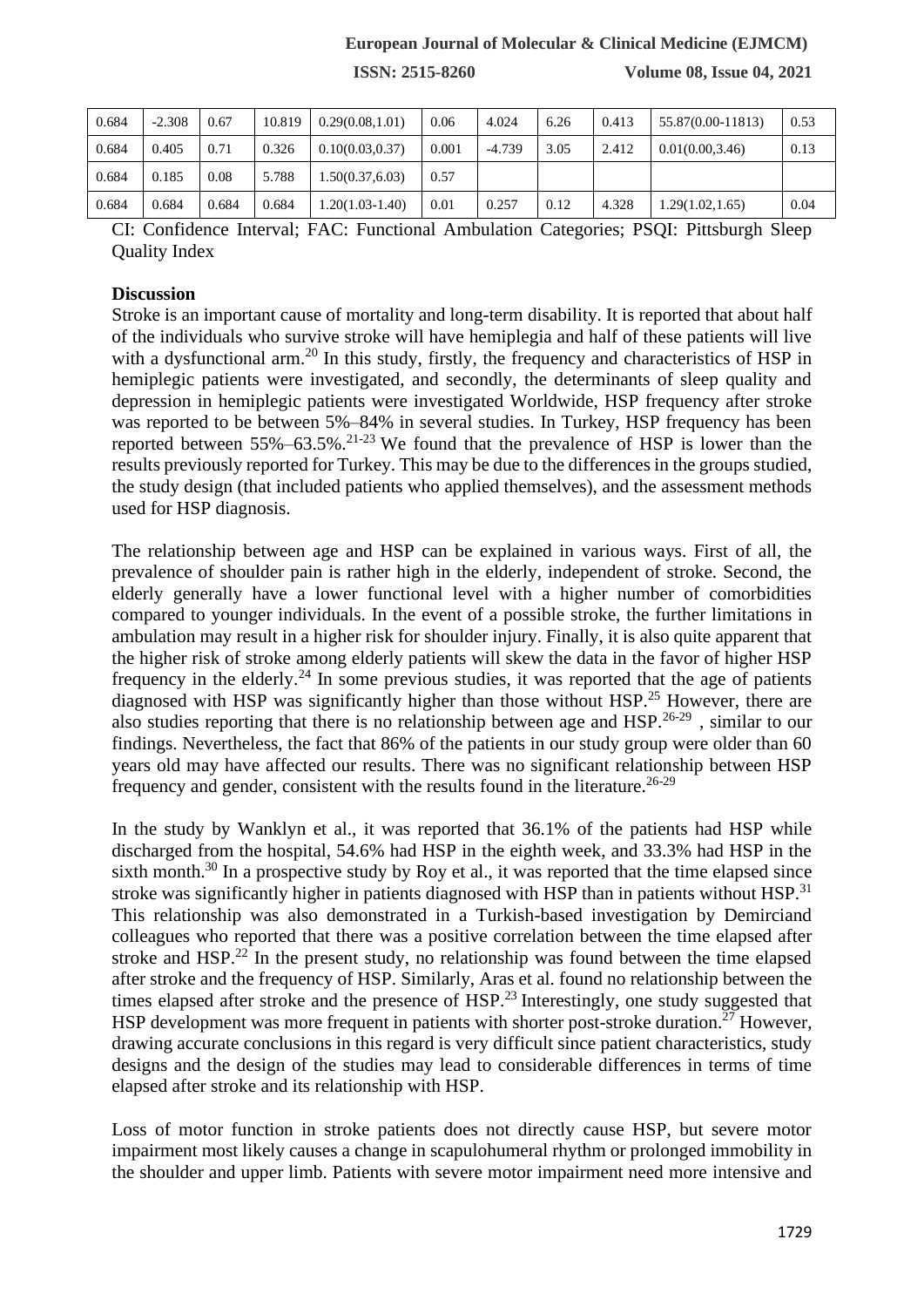long-term nursing care. All these factors predispose the shoulder structures to soft tissue damage and hence may lead to the emergence of HSP. According to the results of various previous studies, it has been reported that the frequency of motor function loss and functional dependence are higher among patients with HSP compared to those without.<sup>32</sup> With regard to functional characteristics, two studies using Brunnstrom staging have reported that motor function stage was significantly worse in patients with  $HSP<sup>23</sup>$  Our finding is consistent with this information in the literature. However, it must be noted that studies reporting no significant difference between groups (with and without HSP) in terms of Brunnstrom stages also exist.<sup>28</sup> It has been reported that depression, which is a common complication after stroke, has negative effects on the functional recovery process–not only during hospitalization but also after discharge.<sup>33</sup> In previous studies, it was reported that the frequency of depression was higher in patients with stroke- related pain.<sup>29,34</sup> In addition, the quality of life of individuals experiencing post-stroke pain changes negatively in the presence of depression.<sup>27</sup> Therefore, the management of conditions related to depression in patients diagnosed with post-stroke hemiplegia appears to be important for stroke rehabilitation as a whole. In this study, no relationship was found between hemiplegic shoulder pain and depression. In the multivariate logistic regression analysis, we found that the presence of shoulder pain was not an effective factor to predict the level of depression. Our result is consistent with the results of the majority of previous research.34,35 Depression is one of the four most common complications after stroke (depression [26%], shoulder pain [24%], falls [20%] and urinary tract infection  $[15\%]$ ).<sup>36</sup> It has been reported that depression presenting after a stroke can last for  $1-3$  years.<sup>37</sup> For this reason, it is possible that hemiplegic patients are likely to develop depression not only due to stroke, but also in relation with other adversities after stroke, including shoulder pain. However, the design of the current study was not prospective; thus, this hypothesis could not be tested in the current cross-sectional study.

Pain and sleep disturbances interact in complex ways that can affect an individual's behavioral and biological well-being.<sup>38</sup> Pain in the body can often negatively affect the sleep and daily activities of individuals. Individuals with chronic pain or depression and elderly individuals, are more likely to experience chronic insomnia, sleep maintenance problems, and/or nonrestful sleep. It has been reported that proper recognition and management of sleep disorders can alleviate other symptoms and help cut this vicious circle.<sup>39</sup> Similar to the literature, we found that one of the determinants of depression was sleep quality. It is reported that patients with lesions in the shoulder area suffer from poor sleep quality.<sup>40</sup> However, in the present study, it was found that the scores obtained from the PSQI scale were similar between those with and without a diagnosis of HSP. In addition, in the logistic regression analysis performed to elucidate factors affecting sleep quality, no factor was found to be associated with sleep quality. In a study by Küçükdeveci et al., it was reported that sleep disturbances were more common in stroke patients with shoulder pain.<sup>41</sup> Furthermore, Korkmaz et al. reported that poor sleep quality was a risk factor that could be directly traced to  $HSP$ <sup>35</sup>. It should be noted that both sleep quality and pain are parameters that are evaluated by self-reporting, in addition to this, our study population was comprised of patients with considerably advanced age. Therefore these two factors could have caused the current results. Additionally, since we included patients who had applied to our center themselves, it is also arguable that these individuals may have had worse complaints in terms of sleep and quality of life which would have increased the likelihood of applying to a healthcare institution –causing a similar distribution of factors that were influential on quality of life.

Social support can be viewed as an underlying system where an individual is cared for, loved, respected by others and is a member of a network of mutual obligations. On the other hand,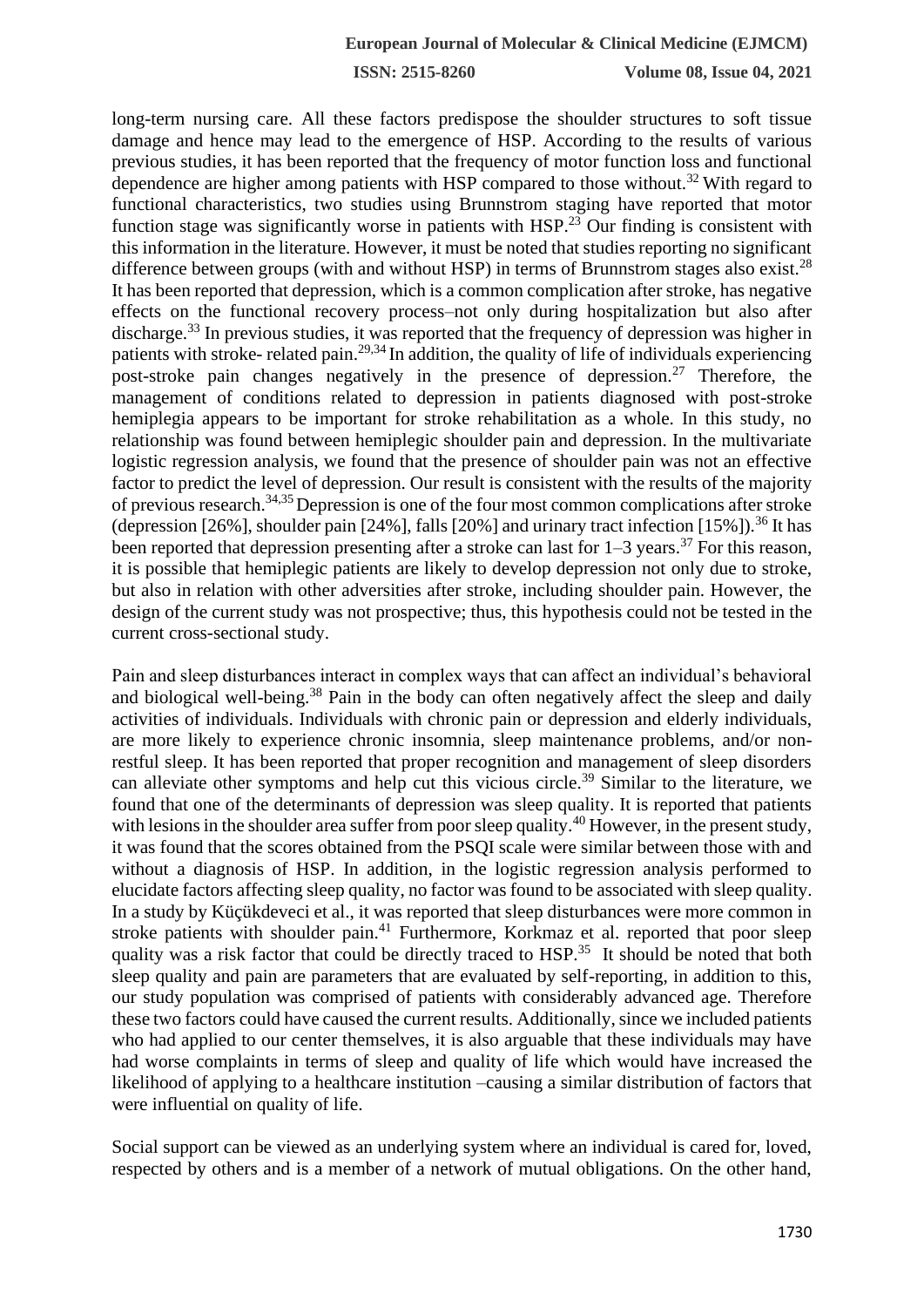family support is an interconnected, emotional and mental support system among family members.<sup>42</sup>

### **Conclusion**

No relationship was found between having shoulder pain and age, gender, family support, ambulation status, depression, and sleep quality. It was found that patients with shoulder pain had significantly worse motor functions in patients diagnosed with hemiplegia.

# **References**

- 1. Foreman MD, Wykle M, The NICHE Faculty: Nursing standard-of-practice protocol: sleep disturbances in elderly patients. Geriatr Nurs, 1995, 16: 238–243.
- 2. Moldofsky H, Scarisbrick P, England R, et al.: Musculosketal symptoms and non-REM sleep disturbance in patients with "fibrositis syndrome" and healthy subjects. Psychosom Med, 1975, 37: 341–351.
- 3. Palomäki H, Berg A, Meririnne E, et al.: Complaints of poststroke insomnia and its treatment with mianserin. Cerebrovasc Dis, 2003, 15: 56–62.
- 4. Sterr A, Herron K, Dijk DJ, et al.: Time to wake-up: sleep problems and daytime sleepiness in long-term stroke survivors. Brain Inj, 2008, 22: 575–579.
- 5. Gottselig JM, Bassetti CL, Achermann P: Power and coherence of sleep spindle frequency activity following hemispheric stroke. Brain, 2002, 125: 373–383.
- 6. Lee EC, Huun SH, Min KD, et al.: A case study of Central Post-Stroke Pain (CPSP) treated with Korean medical treatment. J Intern Korean Med, 2013, 34:194–200.
- 7. Klit H, Finnerup NB, Jensen TS: Central post-stroke pain: clinical characteristics, pathophysiology, and management. Lancet Neurol, 2009, 8: 857–868.
- 8. Härter M, Reuter K, Weisser B, et al.: A descriptive study of psychiatric disorders and psychosocial burden in rehabilitation patients with musculoskeletal diseases. Arch Phys Med Rehabil, 2002, 83: 461–468.
- 9. Jönsson AC, Lindgren I, Hallström B, et al.: Prevalence and intensity of pain after stroke: a population based study focusing on patients' perspectives. J Neurol Neurosurg Psychiatry, 2006, 77: 590–595.
- 10. Aström M, Adolfsson R, Asplund K: Major depression in stroke patients. A 3-year longitudinal study. Stroke, 1993, 24: 976–982.
- 11. Jang YS, Kim HD, Chung HA: Correlations among the sleep, fatigue and quality of life in patients with stroke. J Korea Academia-Industrial Coop Soc, 2013, 14: 6302–6308.
- 12. Williams LJ, Pasco JA, Jacka FN, Dodd S, Berk M. Pain and the relationship with mood and anxiety disorders and psychological symptoms. J Psychosom Res. 2012;72(6):452-456.
- 13. Allen ZA, Shanahan EM, Crotty M. Does suprascapular nerve block reduce shoulder pain following stroke: A double-blind randomised controlled trial with masked outcome assessment. BMC neurology. 2010;10(1):83.
- 14. Agargun MY. Pittsburgh uyku kalitesi indeksinin gecerligi ve guvenirligi. Turk Psikiyatri Dergisi. 1996;7:107-115.
- 15. Monk TH, Reynolds III CF, Kupfer DJ, Buysse DJ, Coble PA, Hayes AJ, et al. The Pittsburgh sleep diary. J Sleep Res. 1994;3(2):111-120.
- 16. Brunnstrom S. Motor testing procedures in hemiplegia: Based on sequential recovery stages. Phys Ther. 1966;46(4):357-375.
- 17. Holden MK, Gill KM, Magliozzi MR, Nathan J, Piehl-Baker L Clinical gait assessment in the neurologically impaired: Reliability and meaningfulness. Phys Ther. 1984;64(1):35-40.
- 18. Beck AT, Ward CH, Mendelson M, Mock J, Erbaugh J. An inventory for measuring depression. Archives of general psychiatry. 1961;4(6):561-571.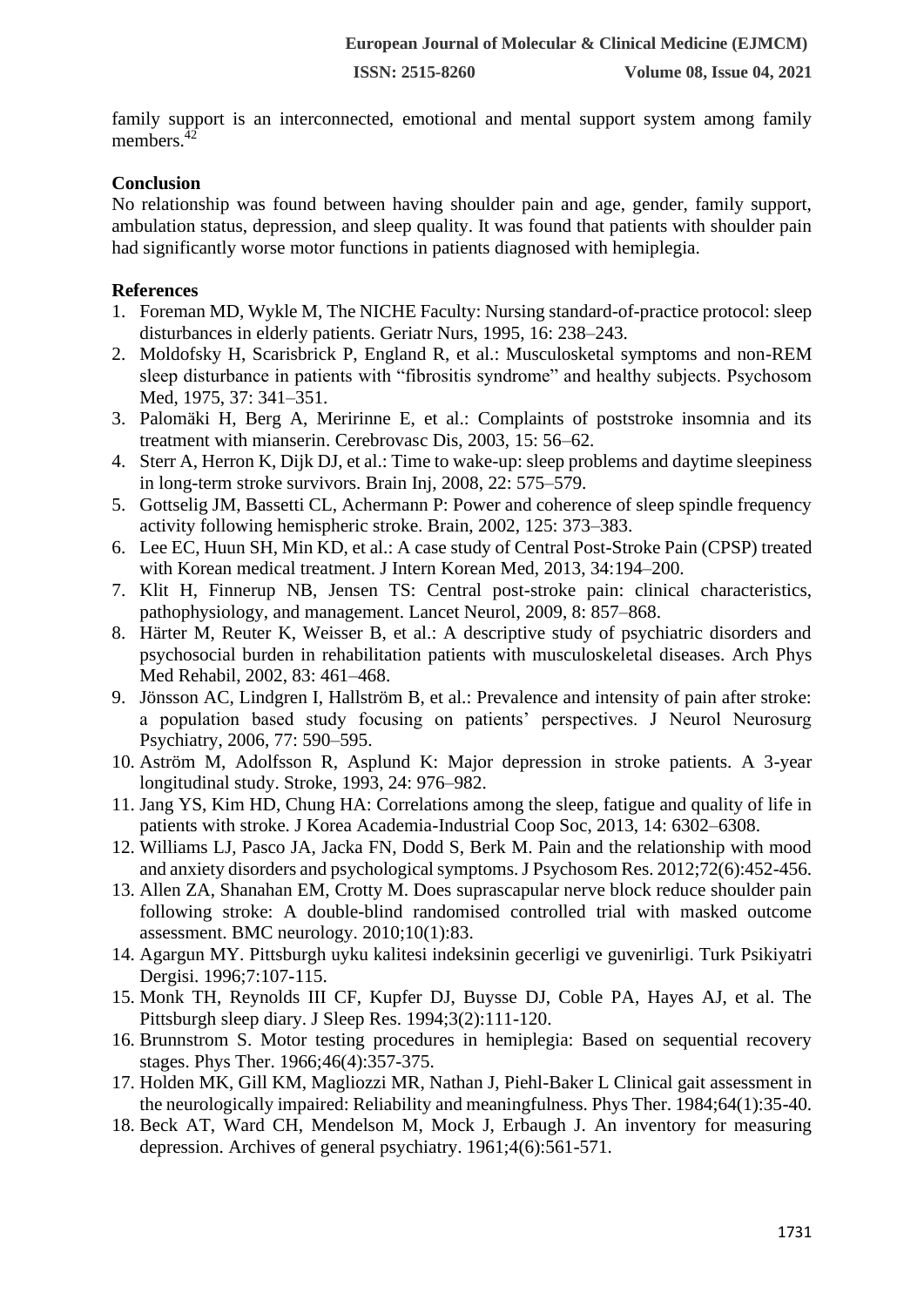- 19. Hisli N. Beck depresyon envanterinin universite ogrencileri icin gecerliligi, guvenilirligi. (A reliability and validity study of Beck Depression Inventory in a university student sample). J Psychol. 1989;7:3-13.
- 20. Vasudevan JM, Browne BJ. Hemiplegic shoulder pain: An approach to diagnosis and management. Phy Med Rehabil Clinics. 2014;25(2):411-437.
- 21. Barlak A, Unsal S, Kaya K, Sahin-Onat S, Ozel S. Poststroke shoulder pain in Turkish stroke patients: Relationship with clinical factors and functional outcomes. Int J Rehabil Res. 2009 Dec 1;32(4):309-15.
- 22. Demirci A, Ocek B, Koseoglu F. Shoulder pain in hemiplegic patients. J PMR Sci. 2007;1:25-30.
- 23. Aras MD, Gokkaya NK, Comert D, Kaya A, Cakci A. Shoulder pain in hemiplegia: Results from a national rehabilitation hospital in Turkey. Am J Phys Med Rehabil. 2004;83(9):713- 719.
- 24. Yamamoto A, Takagishi K, Osawa T, Yanagawa T, Nakajima D, Shitara H, et al. Prevalence and risk factors of a rotator cuff tear in the general population. J Shoulder Elbow Surg. 2010;19(1):116-120.
- 25. Klit H, Finnerup NB, Overvad K, Andersen G, Jensen TS. Pain following stroke: A population-based follow-up study. PloS one. 2011;6(11):e27607.
- 26. Adey-Wakeling Z, Arima H, Crotty M, Leyden J, Kleinig T, Anderson CS, et al. Incidence and associations of hemiplegic shoulder pain poststroke: Prospective population-based study. Arch Phys Med Rehabil. 2015;96(2):241-247.
- 27. Kong KH, Woon VC, Yang SY. Prevalence of chronic pain and its impact on health-related quality of life in stroke survivors. Arch Phys Med Rehabil. 2004;85(1):35-40.
- 28. Suethanapornkul S, Kuptniratsaikul PS, Kuptniratsaikul V, Uthensut P, Dajpratha P, Wongwisethkarn J. Post stroke shoulder subluxation and shoulder pain: A cohort multicenter study. J Med Assoc Thai. 2008;91(12):1885.
- 29. Lundström E, Smits A, Terént A, Borg J. Risk factors for stroke related pain 1 year after first ever stroke. Eur J Neurol. 2009;16(2):188-193.
- 30. Wanklyn P, Forster A, Young J. Hemiplegic Shoulder Pain (HSP): Natural history and investigation of associated features. Disabil Rehabil. 1996;18(10):497-501.
- 31. CW, Sands MR, Hill LD. Shoulder pain in acutely admitted hemiplegics. Clin Rehabil. 1994;8(4):334-340.
- 32. Karaahmet ZO, Eksioglu E, Gurcay E, Bora Karsli P, Tamkan U, Bal A, et al. Hemiplegic shoulder pain: Associated factors and rehabilitation outcomes of hemiplegic patients with and without shoulder pain. Top Stroke Rehabil. 2014;21(3):237-245.
- 33. Nannetti L, Paci M, Pasquini J, Lombardi B, Taiti PG. Motor and functional recovery in patients with post-stroke depression. Disabil Rehabil. 2005;27(4):170-175.
- 34. Kocabas H, Levendoglu F, Ozerbil OM, Yuruten B. Complex regional pain syndrome in stroke patients. Int J Rehabil Res. 2007 Mar 1;30(1):33-38.
- 35. Korkmaz N, Yaşar E, Demir Y, Tezen Ö, Gurcay E. Sonographic Predictors in Patients with Hemiplegic Shoulder Pain: A Cross- Sectional Study. J Stroke Cerebrovasc Dis. 2020;29(11):105170.
- 36. McLean DE. Medical complications experienced by a cohort of stroke survivors during inpatient, tertiary-level stroke rehabilitation. Archives of physical medicine and rehabilitation. 2004;85(3):466- 469.
- 37. Whyte EM, Mulsant BH. Post stroke depression: Epidemiology, pathophysiology, and biological treatment. Biol Psychiatry. 2002;52(3):253-264.
- 38. Tekeoglu I, Ediz L, Hiz O, Toprak M, Yazmalar L, Karaaslan G. The relationship between shoulder impingement syndrome and sleep quality. Eur Rev Med Pharmacol Sci. 2013;17(3):370-374.